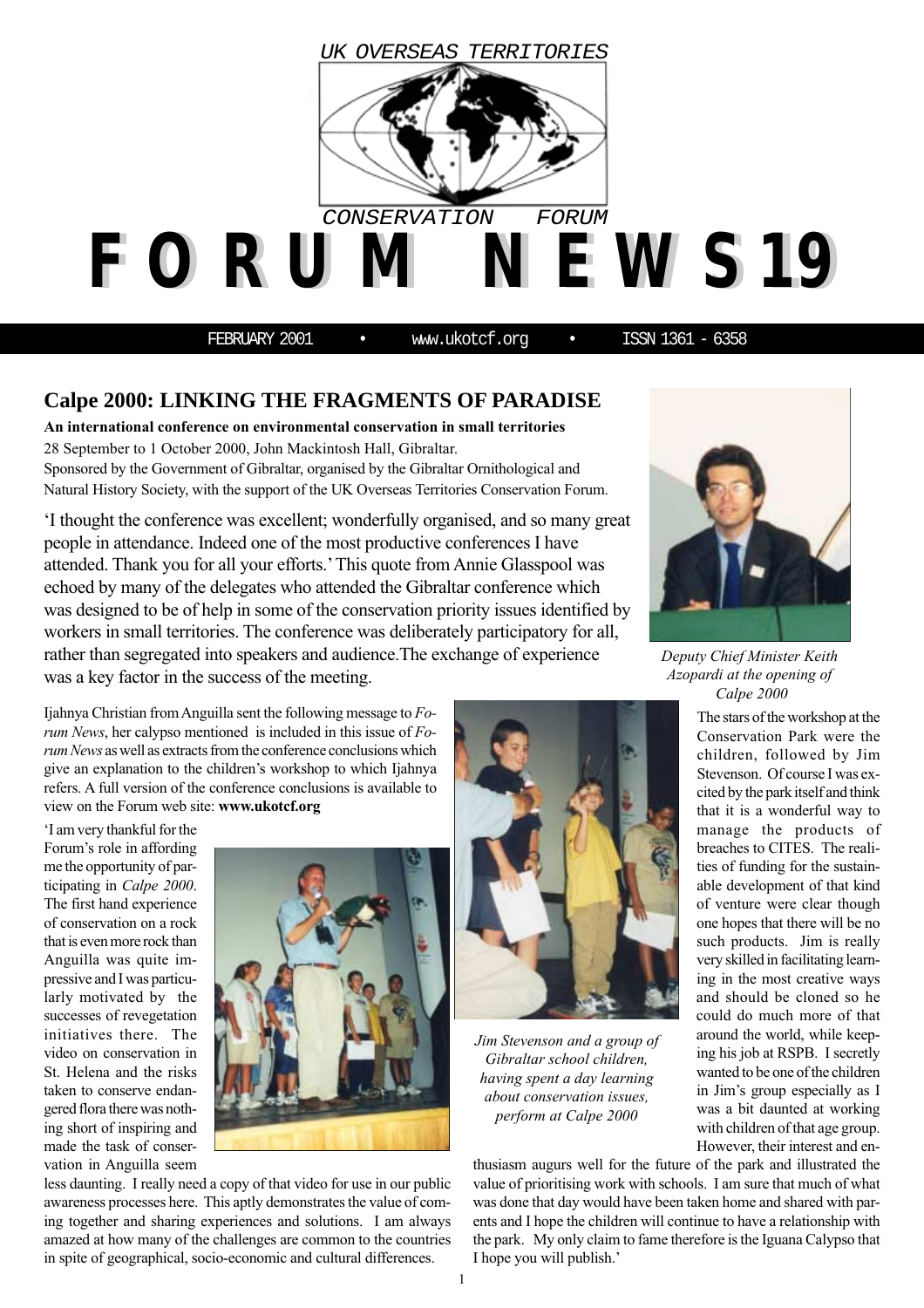# **CALPE 2000: Linking the Fragments of Paradise**

**An environmental conference, sponsored by the Government of Gibraltar, organised by the Gibraltar Ornithological & Natural History Society, with the support of the UK Overseas Territories Conservation Forum**

Throughout the meeting, a small team kept track of the proceedings Sara Cross (Director for Development, UKOTCF) led the team with Sheila Brown Brathwaite (Permanent Secretary, British Virgin Islands Ministry of Natural Resources & Labour), with support from John Cortes (General Secretary, GONHS), and Mike Pienkowski (Chairman, UKOTCF). Additional contributions were sought from others.

The contributions from the conference are being gathered together, for publication on the web site and in print. The Conclusions are available on the Forum web site www.ukotcf.org. A précis of the conclusions presented by Sara and Sheila is published below.

### **TAKING THINGS FORWARD**

For many of the OT delegates who were at the meeting in London *A Breath of Fresh Air* just over a year ago, one of the major issues was how conservation action could be taken forward. At that meeting much was spoken of what was referred to as the Environmental Charter for the Overseas Territories (and, for the benefit of those people, we will briefly outline the progress made at a governmental level on the Charter process, shortly). However, the essence of what we are talking about can be encapsulated in the term Strategic Environmental Action Planning, and this is applicable to all small territories, and has been a major theme of the conference in Gibraltar.

The 1999 London conference was extremely valuable in drawing together so many enthusiastic, committed and normally widely dispersed people. We already knew that *Calpe 2000*, was in the early planning stages, and were extremely glad of that. This was because we believed that it would provide an excellent opportunity for all participants to report on progress they had made in developing those ideas for action which generated so much enthusiasm 15 months previously. We hoped also that it would encourage further exchange of ideas and networking with the additional participants from small territories who indeed have made such a valuable contribution to the knowledge we have all gained during our time in Gibraltar.



*Delegates from Turks & Caicos Islands Royal Robinson, Ethlyn Gibbs-Williams, Dace McCoy-Ground. Delton Jones and Bryan Manco*



*John Cortes, Sara Cross, Sheila Brown Braithwaite and Mike Pienkowski*

As mentioned, we will now turn briefly to the Environment Charter process, in response to questions from many OT delegates. In October 1999, the Environment Policy Department of the Foreign Office, after an extensive period of wide consultation, generated a statement of draft key principles, which were aspirational statements, related to various existing international agreements and written in deliberately accessible language. The draft key principles were sent to all OT Governments for comment, in time for the first Consultative Council meeting of Ministers. Feedback from the Territories to date has been slow, with only a few comments having been received by the FCO. However, government officers and NGOs in several of the OTs have flagged up the need to take forward in parallel some work to illustrate how these key principles would translate into real actions. This process would also help clarify the principles themselves. Consultations with several OTs have made clear that more facilitation is needed to assist people in the Territories to kick-start the process of developing their own action plans, up to now on hold due to the lack of time and human resources. Several OTs are discussing with the Forum the ways in which this facilitation might most usefully be provided, and FCO has indicated that it is supportive of this approach.

During the *Calpe 2000* conference, it was apparent that environmental education and public awareness are vital tools for the realisation of the value of environmental resources both in protected areas and in small islands as a whole. The conference illustrated many arenas and methods which participants are employing to get the message across, from island-wide campaigns and focused public meetings, to developing materials with which teachers can be trained to integrate environmental messages into the school curriculum. One of the pertinent messages was that all Territories must instil in their own people a sense of pride in their unique flora and fauna. Schemes such as the National Trust [for England, Wales, & Northern Ireland] school guardianship programme, which involves children learning hands-on ecological skills directly from professionals in the field, should be encouraged and developed wherever possible. BVI has a similar programme involving the Department of Agriculture, where children are taught how to grow vegetables using small plots of land, whilst developing a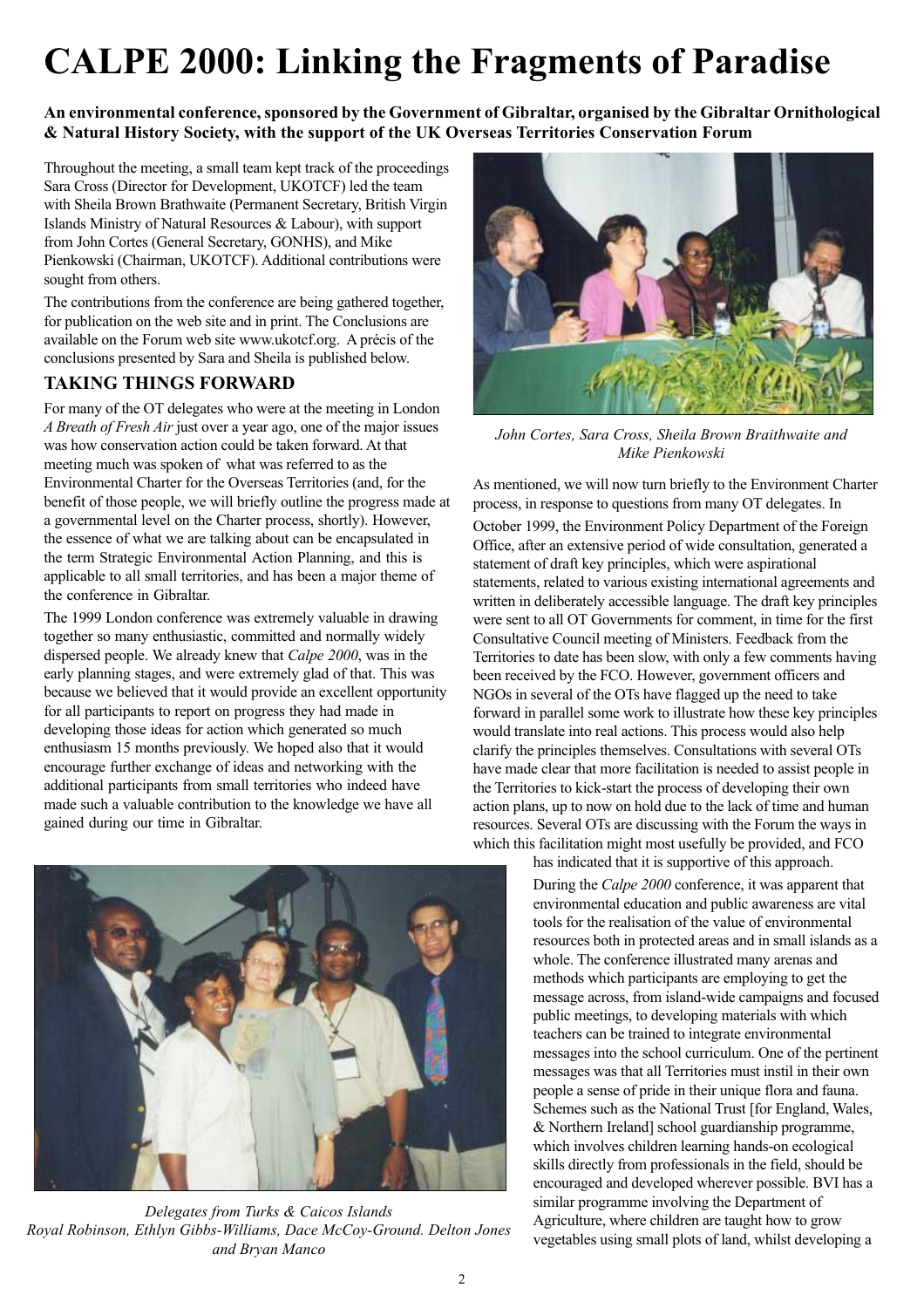sense of responsibility and awareness for the environment. These experiences can make a significant impression on young minds, and thus are important to the long-term sustainability of the Territory's landmass. The performance by the Gibraltar school children was excellent. They obviously were not put off by the short period of time given to prepare. (See Ijahnya Christian's comment) The calypso was very catchy and taught us about the iguana in a simple but very interesting way. Their inclusion added a very welcome flavour to the proceedings as a whole, and again we would like to thank all those involved, including the children, for their efforts.

The immense value of information networking cannot be stressed enough. The advent of electronic communications in the form of email and the Internet has brought us all much closer together, simply by allowing us to share our experiences with ease and at low expense. The development of a database for environmental information in the Overseas Territories has the potential to draw us together even further, and will empower us to work together and pool our efforts to make things happen constructively.



*Rebecca Ingham and Debbie Summers from Falklands Conservation*

The database has the potential to be a marvellous mechanism for enhancing over-stretched capacity, and we strongly encourage everyone to use it, give us feedback on it, and to encourage its future development, in line with your most pressing information needs. The more pertinent information we can include, the more powerful a tool the database will be. We see it being useful to conservationists, tourists, governors, politicians or potential developers, as a means of finding out just how important the territories are for their biodiversity interest.

The wide range of presentations of the Saturday morning session showed how different islands try to ensure that their protected areas remain just that — protected.

The St. Helena Millennium forest project showed us how an inspirational idea, again fostering national pride for an endemic species could generate a huge commitment from local people to participate in setting up a long-term environmental project.

The power of largely volunteer effort with limited financial resources was evident throughout the conference, in the form of GONHS. Their achievements were particularly clear during the field trips as well as the presentations and discussions. They have a mature relationship with Gibraltar Government which seeks their advice, contracts work to them, respects their views and often follows their advice. Even when it cannot, it values the input of ideas and arguments. Many conference participants indicated how they admire — and even envy — the immense commitment of time which constitutes the strong volunteer team and



*Isabel Peters talking about the St. Helena Millennium Forest Project*

effectiveness of GONHS. We are sure that many will try to take up many of the ideas.

A frequently repeated message in several sessions was the importance of owning land in order to ensure long-term conservation. In some situations, this is not an option. For example, GONHS cannot do this but are able to perform miracles as managers; however, we think that they would be the first to admit that ownership would make many things easier. Those territories with National Trust type legislation have a particularly

helpful mechanism available for governments to enlist the resources of NGOs. Lands given by governments to National Trusts can be declared inalienable, so that the NT cannot treat this land as an ordinary disposable asset, but must safeguard it in trust for the people. Such transfers of land by government tend to attract further contributions by private individuals and organisations, making this a very cost-effective investment by government. It is also important to ensure an income stream for sitemanagement. Sunday morning's discussion presented one strong route. Conservation Funds can be one of the few popular taxes. At least

> funding from both domestic and

Something of a consensus evolved in discussion of the management of

effort.

international sources, as well as major volunteer

dedicated environmental funds in several OTs.

private sector interests.

Openness and

part of these can be earmarked for the organisations managing protected areas. Again, there are extra benefits in that NGOs managing such protected areas can often draw in matching

> The most successful examples involve an environmental tax being placed in a statutory fund separate from general government funds, managed by a Board with representation from government, NGO and

accountability, strong and unambiguous legislation, and a constructive relationship between environmental NGOs and local governments are seen as key elements. Relative access between government

and NGO agencies to grants from such funds is an ongoing concern needing resolution in several OTs.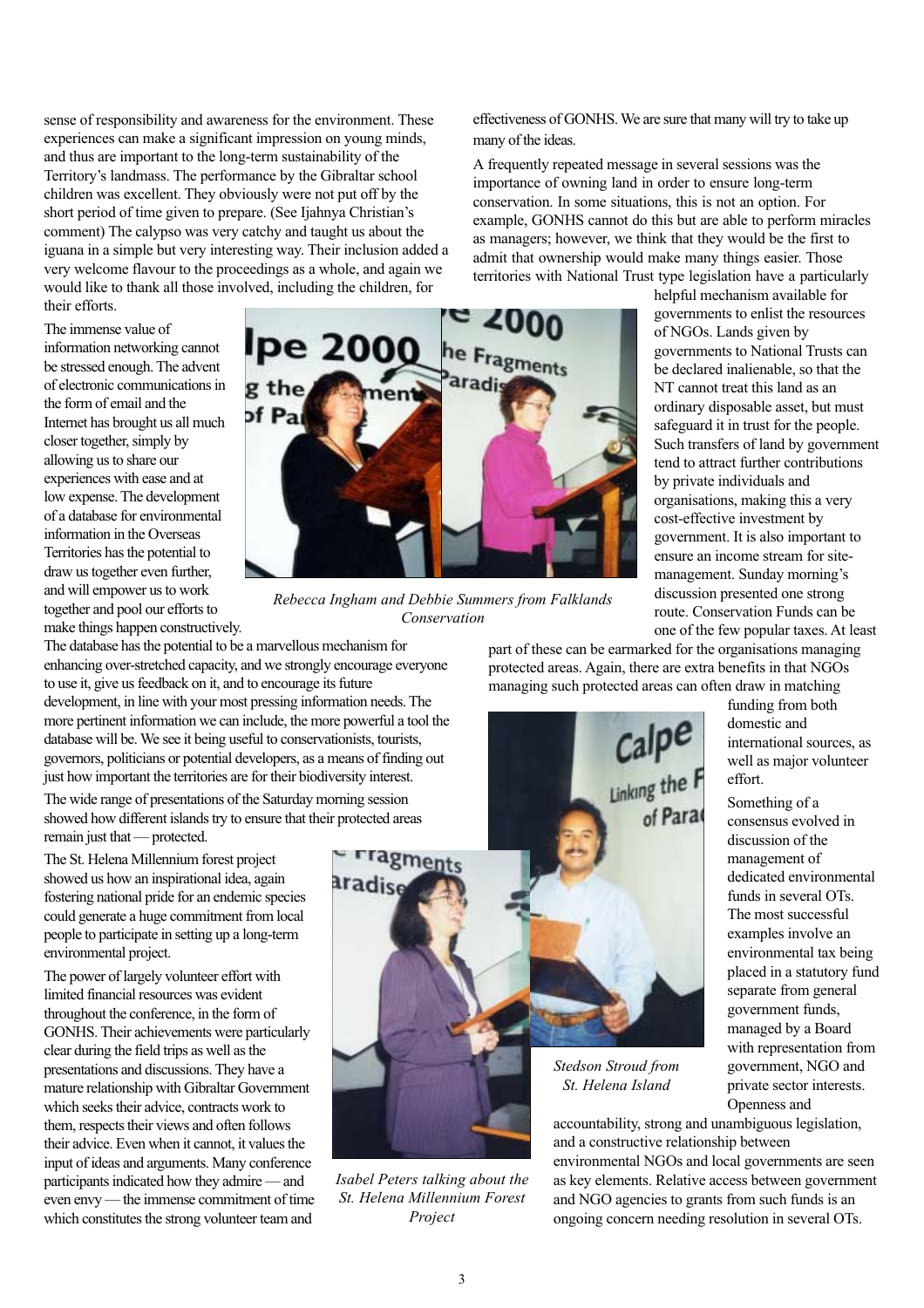#### **What Next? Further Opportunities**

We need to keep in touch, in order to benefit from our shared learning; this is increasingly easy with modern communications. For example, do please use the Forum's database. We should also think about meeting again — not too soon, because it is exhausting to organise these meetings! More importantly, however, we must allow ourselves enough time to apply our new ideas and achieve conservation, before devoting time to exchanging this knowledge. Probably, about two years' time might be about right. Several places may be interested in being the venue. We are aware that Bermuda has already expressed some interest, but so too have other places. One plea from the Forum: if hosts want the Forum to be involved, please get in touch early — as Gibraltar kindly did — because we all suffer from restricted human capacity!

In terms of other actions, we all need to push forward the initiatives and ideas we note above, and others. Indeed, one important area which embraces many others concerns strategic environmental planning. This really means sorting out our priorities, working out the responsibilities of the various stakeholders in achieving these; and using this process to make sure that these actions happen, including:

- 1. Development of user friendly, dynamic management plans;
- 2. Seek to update our legislation to make it more effective and enforceable;
- 3. Persevere to ensure that Trust funds are used as intended;
- 4. Expand education initiatives wherever possible, especially involving the users;
- 5. Encourage the consistent use of EIAs for development initiatives;
- 6. Continue and expand the ongoing dialogue with the UK Government to impress upon them the obvious need for adequate funding and technical assistance to ensure that UK's OTs can work towards achieving sustainable livelihoods through the environmental sector of their economies;
- 7. NGOs must continue to provide policy makers with full detailed information to avoid perceived distrust.

So, let's not forget the enthusiasm of the *Calpe 2000* meeting. Let us build upon that enthusiasm and direct our efforts into working on the ideas outlined above to use the experience of the meeting to progress conservation.

**IGUANA CALYPSO**

(to the tune of Caribbean folk song Mathilda)

(Chorus) Iguana, iguana Iguana come from Venezuela To Gibraltar (repeat)

One day I'm sitting in the sun Like a nice iguana gentleman Next day I'm inside a knapsack Across the ocean

(Chorus)

Well I survived a hurricane Lightning, thunder, wind and rain Floated on logs 'cross the water To reach Anguilla

(Chorus)

I want to be left alone In my warm tropical home Please don't buy me for plenty money Or you'll be sorry

(Chorus)

Ijahnya, *Calpe 2000*



The Darwin Initiative Project to develop biodiversity is progressing well, jointly led by Turks and Caicos National Trust, CABI and the Forum. The background to this project, appointment of project officer and related work by TCNT running small business workshops for local people are all described in the project's first newsletter, available on request or downloadable from the Forum's web-site www.ukotcf.org: click Territories on the side menu; click Turks & Caicos; the link to the newsletter is at the bottom of that page, together with a link to download Acrobat Reader (needed to view the newsletter and some other pages) if you do not already have that loaded.

 In November, specialists on plants, reptiles, amphibians and birds visited, and major groundtruthing was done to classify vegetation types with the help of remote sensing. At the request of UK and TCI Governments, the opportunity was taken to start work on producing an accurate map of the Ramsar site. Early in 2001, the second group of specialists will be present to work with local residents, on plants, insects and bats. The government has agreed to transfer a disused school to the Trust to act as an environmental centre on Middle Caicos (and base for the later stages of the Darwin work, and any follow-up); the Trust is seeking funds to allow repair and implementation.



*Conference delegates were able to visit the Barbary macaques. Gibraltar supports the only wild monkey population in Europe. The Gibraltar Ornithological & Natural History Society are responsible for their well being*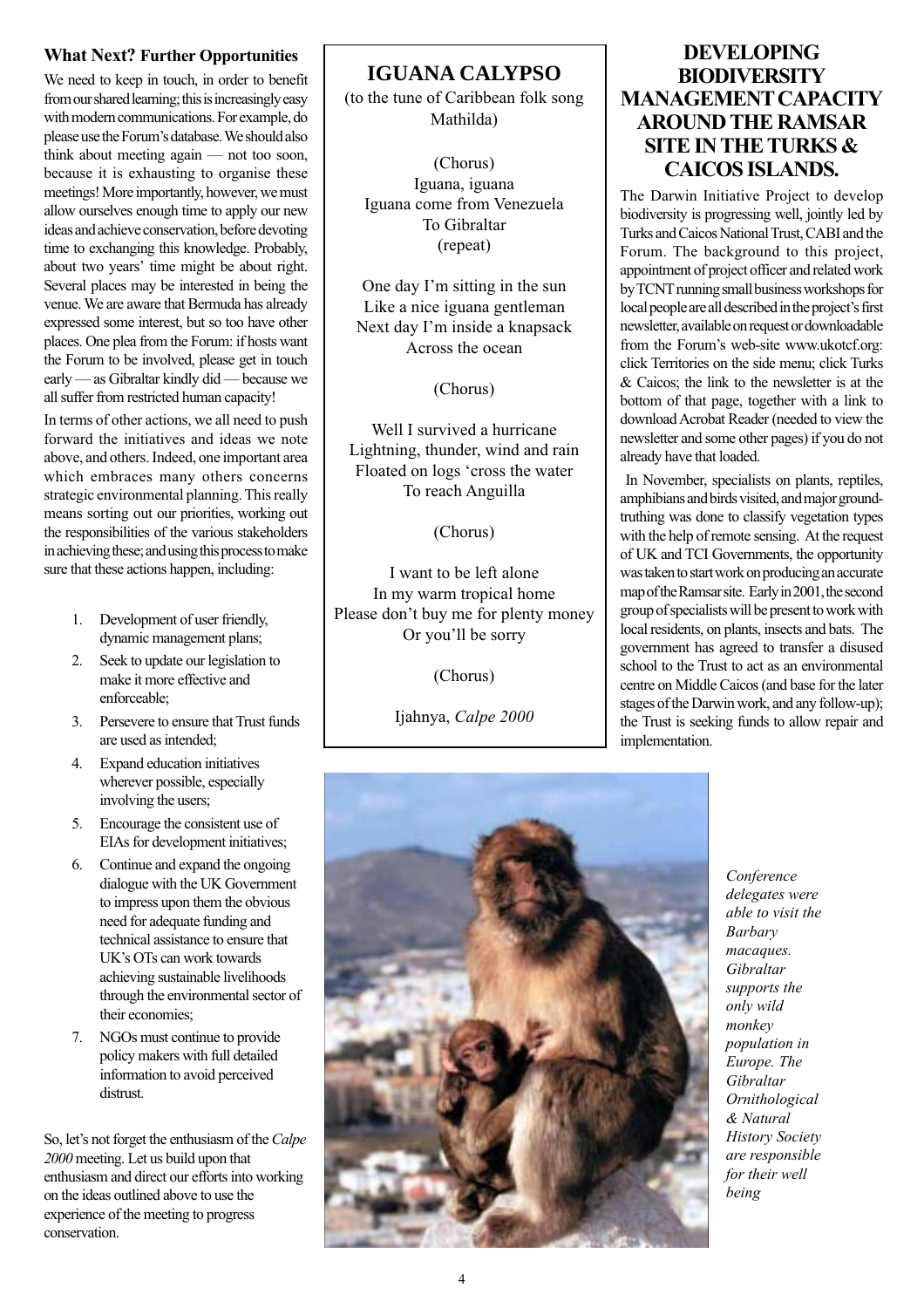## **THREAT FROM SPACE AVERTED**

#### October 24, 2000

This week Texas multimillionaire Andy Beal announced the winding up of his attempt to break the US and French governments' dominance of the very lucrative space launching business.

In 1998 Beal Aerospace announced its intention to launch satellites into space from the Caribbean using their own rockets made in their plant at Houston. After investigating a number of sites, Beal decided to assemble his rockets in the US Virgin Islands and launch them from Sombrero Island, an almost uninhabited small island, which is part of Anguilla, an Overseas Territory of the UK. Both of these sites seemed ideal at first and politicians in both St. Croix and Anguilla were very keen on the project. The general public were largely unaware of the issue until conservationists were alerted that an environmental impact assessment was under way.

At this point, RSPB, working with the Anguilla National Trust, stepped in to draw attention to the international importance of this isolated island for seabirds, lizards and other biodiversity. Since the UK Government would have been required to licence each launch, we raised questions concerning the UK's responsibilities for biodiversity conservation as well as issues about security and liability. RSPB closely studied the Environmental Assessment Beal had commissioned and it was clear that for the impact on biodiversity at least, it was grossly inadequate. To get better information on the island's importance, we organised a team comprising an ornithologist, Tony Murray, an entomologist, Dr Michael Ivie from the University of Montana and Dr Jenny Daltry, a herpetologist from Fauna and Flora International, to visit Sombrero. They found the island far more important than anyone had guessed, recording a number of species that are possibly new to science.

Ijahnya Christian of the Anguilla National Trust was outspoken on the way the Sombrero proposal had been dealt with locally and she is compiling a study of the lessons learned. "I believe that a fundamental flaw in the entire process stems from a seeming inability to appreciate value in terms other than economic value, and an understanding of development that is synonymous with revenue-generating potential. In fact, the Sombrero case reminds me of the argument, raised some time ago, that the sixth form at Albena Lake-Hodge Comprehensive School should be abolished because someone thought it was not economically viable".

"It is neither wise nor prudent to begin the development application process with the signing of agreements. In future we may need to require more than a prospective investor's dollars, or the scientific credentials of his or her experts; we may also need character references. Of course, the would-be investor may require the same of us."

Jim Stevenson, who lead the campaign against Sombrero on behalf of the RSPB stated: "When Beal Aerospace established its criteria to select an ideal location as a launch site, none of them gave any consideration to avoiding damage to important biodiversity. If it had, Sombrero would never have been targeted as a location. The environmental assessment commissioned by Beal dealt inadequately with impacts on biodiversity. Again if it had been done properly, much time and money could have been saved. The world will probably never know whether these omissions were a deliberate attempt to bulldoze over the world's heritage in pursuit of a fast buck, or just ignorance? Either way not taking biodiversity seriously from the outset has certainly cost Andy Beal dear."

He went on to remark " It would be nice to see that concerned local people could on their own be successful in closing down an environmentally unsound project on their doorstep, but when confronting large industry with overwhelming and international resources, local citizens need the kind of help that I am delighted RSPB was able to provide. Together environmentalists in Anguilla, St. Croix, Guyana, the USA and the UK, have worked to raise awareness of and finally to see off Andy Beal's plans. We are all relieved to see the back of this project."

Jim Stevenson RSPB International Officer Global Programmes

## **UPDATE ON CAPACITY-BUILDING FOR BIODIVERSITY CONSERVATION IN ANGUILLA**

#### A WWF/Darwin funded project

The implementation of the Darwin capacity-building project in Anguilla has given new life and action to the development of Big Spring, a ceremonial Arawak site in the community of Island Harbour. The Darwin project is supporting a community co-management approach to resource management that has engendered a partnership between the Anguilla National Trust, the Government of Anguilla and the Island Harbour Community represented by the Big Spring Action Committee. With the departure of former consultant Tom McCarthy, a young Canadian former volunteer, Valerie Green was hired as Big Spring Project Co-ordinator to maintain the momentum of this initiative. Her work has produced a flora listing for the site and a public awareness brochure on protected areas that will be used to stimulate national discussion on a system of protected areas for the island. The Big Spring Project is also providing a fillip for action on the part of the Government of Anguilla to develop legislation for the establishment of parks and protected areas in fulfilment of a major objective of the Darwin project.

Other linkages demonstrate the timeliness of the Darwin project. At the national level it enabled the Trust to make a strong contribution during workshops in July and September 2000, to design a National Environmental Management Strategy (NEMS) for Anguilla. The process is being coordinated by the Government of Anguilla office of the Parliamentary Secretary (Environment) with technical assistance being provided by the Organisation of Eastern Caribbean States - Natural Resources Management Unit. In December 2000 recommendations for legislative development from the feasibility study for the development of the Fountain Cavern were also reviewed and integrated into the overall considerations for a legislative package. The Fountain Cavern has been included on the UK list of sites nominated for UNESCO World Heritage listing. At the regional level the Trust's Executive Director is bringing new learning experiences to the process from her participation in two CANARI (Caribbean Natural Resources Institute) regional workshops to review participatory approaches to resource management. The first of these workshops was held in Antigua in July 2000 and the second will be held in Tobago in January 2001. The Darwin project will also support the participation of the Trust's Associate Executive Director Karim Hodge in a Ramsar Workshop in Trinidad and Tobago in December 2000. The project's new consultant is Floyd Homer of Trinidad and Tobago, who has extensive experience of working with Governments, NGOs and communities in the Caribbean region and who began to make very useful inputs to the legislative review even before he got the job.

Ijahnya Christian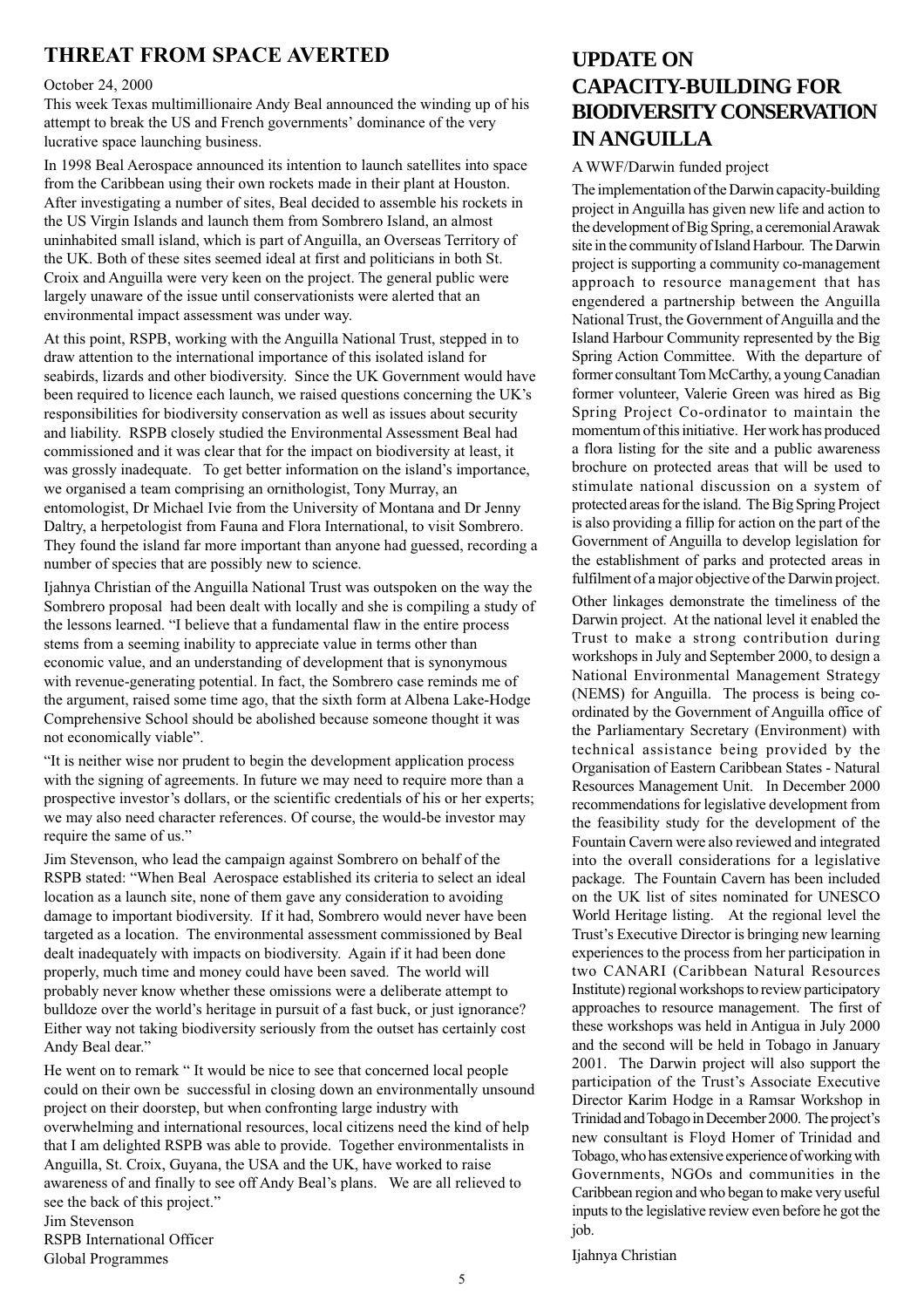# **BAT HOUSES IN THE CAYMAN ISLANDS**

## **THREE PROBLEMS, ONE SOLUTION**

The National Trust for the Cayman Islands has discovered that their bat house project does more than provide habitat for important, misunderstood native wildlife. It also pleases people who have been struggling with the problem of bats in their roofs, and reportedly keeps mosquitoes at bay.

"This has been a 'win-win' project from the very beginning," comments Mrs Lois Blumenthal, Director of the Bat Conservation Program there.

"Our prison woodshop builds the bat houses and volunteers help us paint them and install them on donated utilities poles. The generous contributions of these poles by Caribbean Utilities Co Ltd (CUC) have been crucial to the success of the program. Utilities poles are ideal for bat houses because they are strong enough to stand up to high winds and tall enough to be very attractive to the bats."

The bat house project has gone hand in hand with a public education campaign involving all media. Lectures with a slide show have been presented to schools, condominium associations and service clubs. As work progressed, it became clear that Velvety Free-tailed Bats *Molossus molossus* living in roof spaces are a major problem for residents in the Cayman Islands. Tropical bats are active year round. Caribbean roof spaces are usually small and often inaccessible. This, combined with high humidity, creates a serious odour problem when large colonies inhabit a roof space. It is simply not practical or reasonable to attempt to convince citizens to live with this situation.

Previously, people dealt with bat problems by attempting to kill the bats, or by other misguided and ineffective means. The Trust has introduced the use of exclusion devices that effectively work as 'one-way doors'. Bats can leave, but they can not return again. Excluded bats often colonize new bat houses installed nearby. Some-



times a number of bats from a colony being excluded, are caught and 'seeded' in a bat house. However, many bat houses that have not been 'seeded' are also occupied within a few months after being erected.

People who have installed bat houses in their gardens report that they have fewer mosquitoes. It is thought that the echolocation sounds made by the bats may signal mosquitoes to avoid the immediate area. A study is being carried out by the Cayman Islands' Mosquito Research & Control Unit to see if the facts support this hypothesis.

It is known that bats play very important roles in healthy ecosystems, yet often even scientists overlook them. Caribbean bats pollinate hundreds of indigenous and endemic plants, they disburse seeds throughout forests, and are a major control of insect population – not only mosquitoes, but also moths and beetles and their larvae, many of which are crop pests. Some species eat cockroaches, katydids and other larger insects. Even fruit bats make 25% of their diet from insects found on and around fruit trees, thus helping to protect the very crops they also damage. Fruit bats eat overripe fruits missed by pickers and wild fruits that would otherwise rot and provide breeding grounds for fungus, fruit flies and other pests. In places where fruit bat populations have been eliminated, fruit losses actually increased, sometimes to the point where the farming of soft-skinned fruits had to be abandoned. Fruit bats are too large to use the bat houses, which are designed for insect-eating species. Separate initiatives are being taken to assist farmers to use environmentally sound methods to protect their soft-skinned fruits from fruit bats.

Vampire bats are not present in the Cayman Islands. On some Caribbean Islands, however, these tiny bats are considered to be a pest to domesticated animals. Of the nearly 1,000 species of bats, only three are known to feed on blood. Knowing the difference between vampire bats and other more beneficial species is very important when



*Raising two triple-wide bat houses mounted back to back on a Caribbean Utilities Co Ltd pole. This 'double-triple' can hold up to 1200 insect-eating free-tailed bats*

dealing with this problem. Mistakes can be disastrous. In some places, tragic eradications of insecteating bats as well as fruit and nectar-eating species have disrupted entire ecosystems. Because bats reproduce so slowly, these mistakes cannot be reversed.

Bats are not rodents and are more closely related to monkeys than to mice. They produce only one pup per year and are known to live up to thirty years. Their

low reproductive rate makes bats particularly vulnerable to extinction, especially those species that roost in large colonies.

The National Trust for the Cayman Islands has accumulated a large body of information on Caribbean bats and their conservation. They are very interested in sharing what they have learned with other islands that may have the same species and the same problems. The director of the program is willing to visit other islands to help launch bat conservation projects. Consideration is being given to the formation of a Caribbean Regional Bat Conservation Group, and perhaps a regional workshop could be held in the Cayman Islands.

A very comprehensive study guide about Cayman Islands bats has been published and could be adapted to other Caribbean islands. This study guide includes several appendices including copies of media coverage obtained for the programme and information sheets distributed in schools as well as brochures addressing specific bat problems for the general public. It is available through the National Trust for the Cayman Islands.

Email the Bat Conservation Director at blu@candw.ky for copies of the materials developed for the public and more detailed descriptions of the various aspects of the program. Visit the National Trust for the Cayman Islands website at www.caymannationaltrust.org for more about Cayman Islands' bats and to see most of our brochures and information sheets.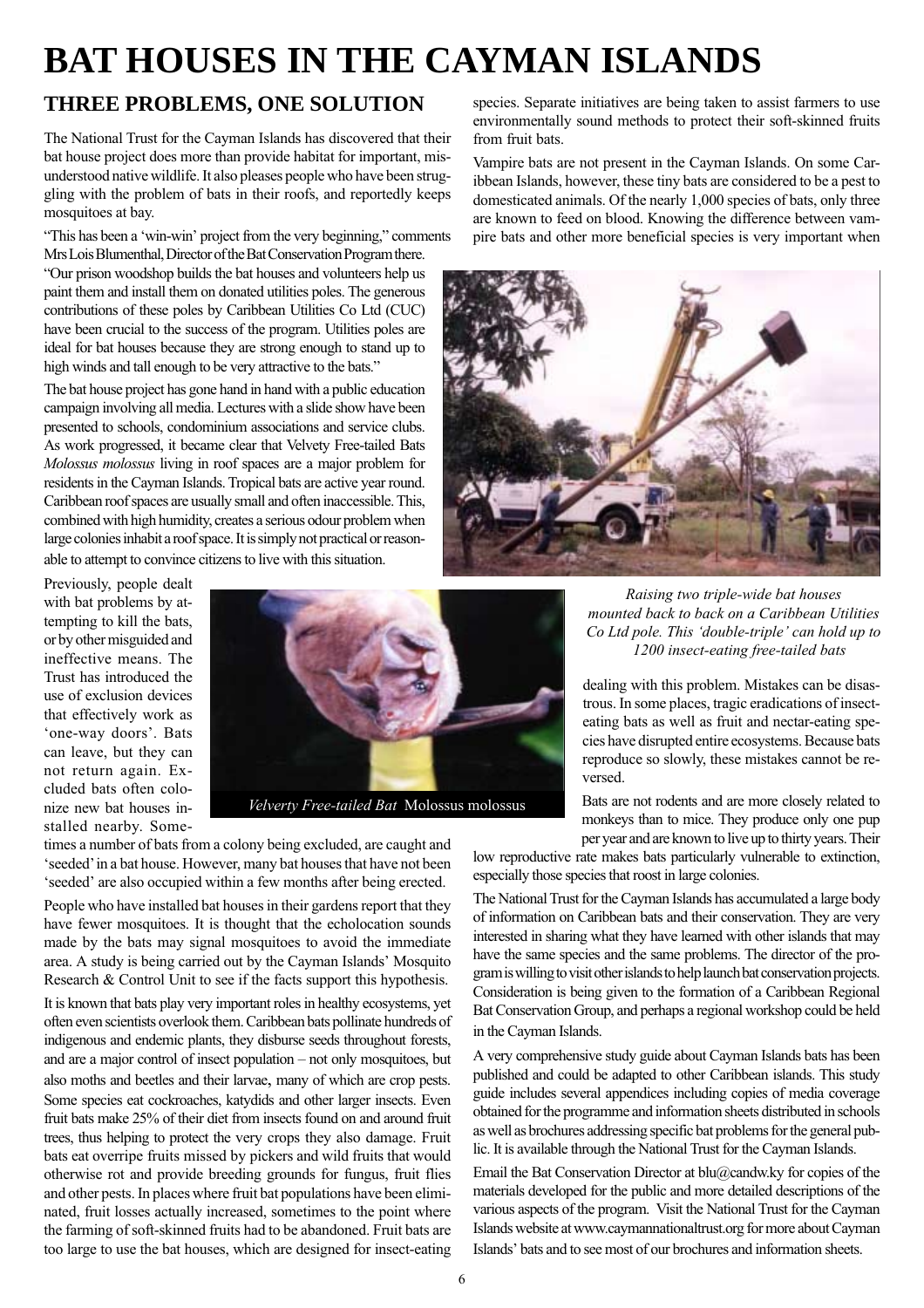## **BOTANICAL WORK ON ANEGADA IDENTIFIES SPECIES OF GLOBAL CONSERVATION SIGNIFICANCE**

The Darwin Initiative project *Integrating National Parks, Education and Community Development*, managed by the BVI National Parks Trust (BVINPT), is now in its final funding year. The focus of current activities is the flat limestone island of Anegada. Plant-focussed workshops were completed in April and November 2000. The workshops, organised by Raymond Walker, BVINPT Darwin project manager, concentrated around the Western Salt Ponds, declared a Ramsar site in May 1999. Workshops facilitators were Colin Clubbe (RBG Kew, UK), Mike Gillman (Open University, UK) and Pedro Acevedo (Smithsonian, USA).



*Flower of* Metastelma anegardensis*. This vine occurs only on Anegada and Tortola*

Caribbean forest. This is important because this biome type has been recognised as globally threatened due to habitat loss throughout the Caribbean. The area also contains several species of global conservation significance. *Acacia anegadensis*, endemic to Anegada, is a spiny tree found mainly on limestone. *Metastema anegadensis*, a vine found predominantly in the sand dunes is endemic to Anegada and Tortola with the Anegadian populations being the more important. Population studies of these two species indicated that they are both relatively widespread within the proposed protected area and in this case conservation of the habitat is likely Workshops brought BVINPT staff, plus staff from the Ministries of Conservation & Fisheries, Town & Country Planning, and Agriculture, and H. Lavity Stoutt Community College together for training in plant identification, rapid assessment and conservation planning. They also provided a forum to debate biodiversity issues and to collect data that will support the planned establishment of a protected area incorporating the Ramsar site plus a suitable terrestrial buffer zone, based on habitat and species information.

Results from the workshops have caused a great deal of excitement. At the habitat level this area represents an excellent example of relatively undisturbed dry



*Nancy, Tomal and Monique Survey work on Low Cay, Anegada, BVI*

to provide adequate protection for these species. In addition, Anegada represents the most important global genepool for two other species. *Cordia rupicola* is locally abundant and outside Anegada known only from a single small population in Puerto Rico. Prior to the November workshop *Malpighia woodburyana* was known from less than 50 individuals from disjunct populations across the region. Workshop participants were delighted to find a thriving population of 74 on one of the limestone cays in Flamingo Pond. The total species list for the proposed protected area stands at 132 and includes many other species of regional significance. This information will feed into the Management Planning workshop in January 2001which will be facilitated by Mike Appleton from FFI, the other main UK-based project partner.

#### Colin Clubbe, RBG Kew

C.Clubbe@rbgkew.org.uk or contact Raymond Walker, BVI Project Co-ordinator pceast@bvinationalparkstrust.org

# **MONTSERRAT ORIOLE**

Research on the Montserrat oriole continues apace, but as yet there is no good news about the species' status to report. Prior to the volcanic eruption, the oriole probably occupied about 30km2 of Montserrat's hill forests, but the destruction of the southern forests by the Soufriere Hills volcano means that the species is now entirely restricted to about 14km2 in the Centre Hills. Census and monitoring work carried out since 1997 by RSPB and the Montserrat Ministry of Agriculture, Trade & Environment (MATE) has detected a large, unexplained decline in the oriole population *within* the surviving Centre Hills forests. This decline is over and above the complete loss of more than half of the species' range, and the species is now one of only two critically endangered birds in the UK Overseas Territories. The cause of the decline is unknown, and it is true to say that at present we are hampered by our limited knowledge of the oriole's ecology.

During 2000, the RSPB and MATE have worked with Professor Michael Ivie from the University of Montana to investigate the idea that a shortage of insect food, caused by the effect of ash falls in the Centre Hills, might be responsible for the oriole's decline. We have also examined breeding success, and survival of adult birds ringed in 1998. In November, an intensive programme to mark orioles was conducted. This will pave the way for largescale investigations of oriole ecology in 2001. Nest cameras will be used to determine whether nest predation is a significant limiting factor, and to identify the predators. Juveniles will be radio-tracked, in order to monitor their survival after leaving the nest. As we establish the reason for the population decline, we can begin to try out potential conservation measures.

Report from Geoff Hilton RSPB www.rspb.org.uk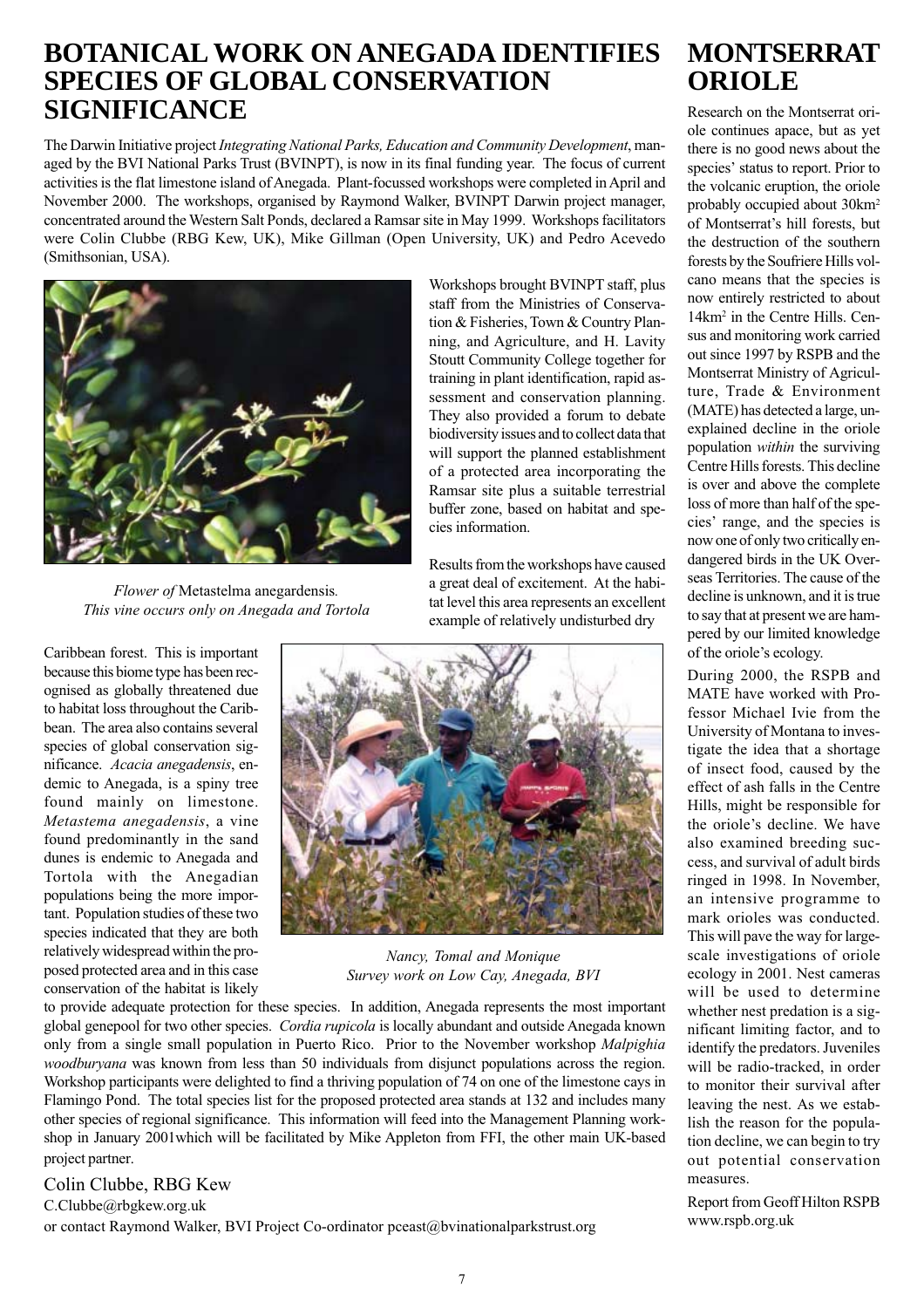# **EDUCATING TO SAVE SEA TURTLES**

The Bermuda Turtle Project organises another successful course on the biology and Conservation of Sea Turtles By Jennifer Gray, Bermuda Aquarium Museum Zoo (BAMZ) Head Aquarist & Bermuda Turtle Project Co-ordinator

The goal of the Bermuda Turtle Project is to conserve sea turtles through research and education. From August 7-19, 2000, those words were once more transformed into action in a productive research field session combined with the finest style of learning one can experience.

The project now has 40 records of sea turtles tagged in Bermuda, which have travelled overseas and been captured in distant waters. The majority of them show up in Mosquito Keys, Nicaragua, one of the grandest feeding grounds known for green turtles of all sizes. Others have been captured in Venezuela, Cuba, Dominican Republic and other islands of the Caribbean. Distressingly, all of these long-distance recaptures, were animals that were killed for their meat and the tags turned in later for the offered reward. This is only one example of the many problems facing sea turtles and it highlights the need for international co-operation in their ultimate protection.

This year, the course run by the Bermuda Turtle Project focused on an effort to share our knowledge and our project with individuals from sea turtle range states. With money generously donated by Chevron International Limited, students from developing

countries were selected to travel to our breathtaking island for a unique in-water learning opportunity.

#### **International Co-operation**

Chevron-sponsored students were chosen by Karen Eckert, director of the Wider Caribbean Sea Turtle Conservation Network (WIDECAST), based on the needs of their homelands and the devotion of the individuals or their organisations to sea turtle conservation. The Bermuda Turtle Project course fit nicely into the WIDECAST mission 'to reverse the declining trend in wider Caribbean sea turtle populations by promoting a region-wide capability to design and implement scientifically sound sea turtle conservation measures'. Hedelvy Guada, Gijs van Hoom and Dean Domacasse were the WIDECAST candidates of choice.

Ben Godsall, a high school student from the United Kingdom; Tamara Collins, a biotechnology student from Massachusetts; and Elizabeth Metz, an employee from the Mote Marine Lab in Florida, were attending students sponsored by the Friends of the Bermuda Aquarium.

Our Bermuda Biodiversity Project summer students, Matt Hammond, Micha Simons and Neil Cattell, joined Janice Blumenthal,



*Hedelvy Guada holding a green turtle*

a college science major from the Cayman Islands, to fill the course.

### **Class Work & Fieldwork**

Lectures and discussions were held daily either in the classroom or on the research vessel, as it cruised to the day's sampling site. Topics included reproductive biology, physiology, population genetics, conservation problems and solutions, as well as observations at nesting, feeding and developmental habitats. Field research took place at 11 different sampling sites on the Island's north platform. For the most part, green turtles, the focus of our study, are found on the sea grass flats along the coast, and dispersed among the ledge flat reefs of the North Shore.

### **Hawksbill and Green Turtles**

Hawksbill turtles, like green turtles, arrive in Bermuda as juveniles and spend a portion of their life here in what we call a 'developmental habitat'. We presume they

depart from our waters before reaching maturity to mature and reproduce elsewhere. Little is known about the hawksbills presence here, as they live in close association with the reef, often tucked away out of view in reef crevices or under ledges when not out dining on their preferred diet of sponge.

> The team captured a total of 66 sea turtles this session, ranging from a 24-cm. hawksbill to a 60.1-cm green turtle. Twenty-five of these turtles had been previously tagged by the project. One individual was first tagged in the same location 10 years ago. Another was tagged in 1993, following a treatment and recovery period at BAMZ, which undertakes wildlife rehabilitation.

Days of inclement weather saw a reevaluation of our float plan from offshore to inshore sites. On one such day, when thunderstorms would not let-up, we instead headed to the aquarium for an applied lesson on sea turtle anatomy. Stranded dead specimens collected over the year at BAMZ were salvaged from the freezer, defrosted and laid out for necropsies. After a demonstration animal was dissected and assessed the students paired up to perform their own necropsies under the direction of the course instructors.

By the end of the two-week period, there were many tales and sagas to be recounted: the most memorable involved a two-foot remora or shark sucker, which found its way into the swimsuit of an unwary snorkeller. There were also many bruised and scratched limbs, burnt, peeling and exhausted bodies, and weary factfilled brains. Still, all were wearing very big smiles as they each received certificates for successful completion of the course. When asked for single words to describe their experience the students responded with *"exciting", "exhilarating", "awesome", "informative", "worthwhile", "fun", "rewarding"* and *"unforgettable!"*

For more information on the Green Turtle Project: www.bamz.org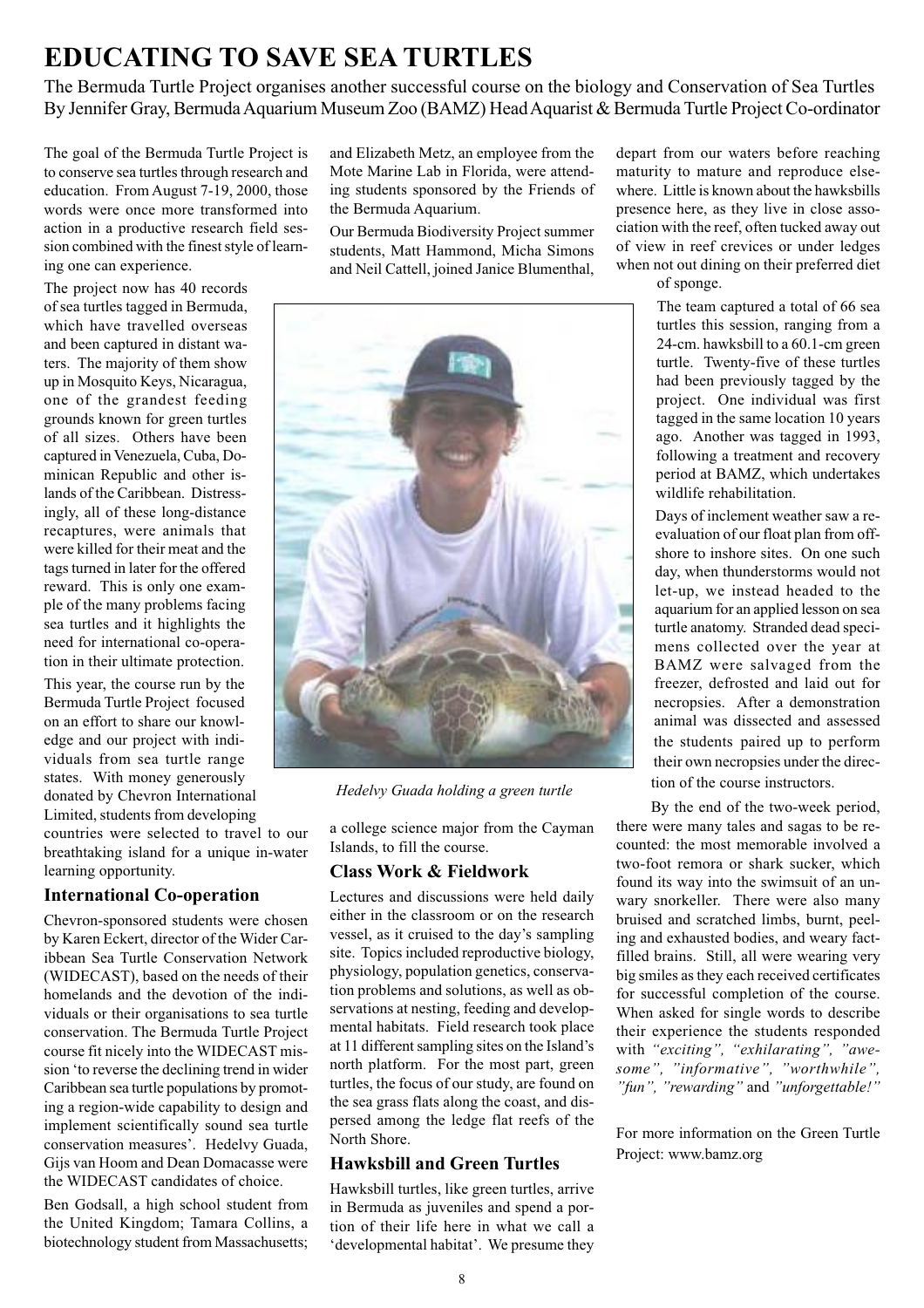## **ASCENSION ISLAND**

The Fort Hayse Museum on Ascension Island now has some dangerous inhabitants. A shark with snapping jaws and a hungry octopus have recently taken up residence along with four other interactive displays designed by the children of Two Boats School. Seven and eight year olds at the school took part in a project discovering more about the wildlife on Ascension with Rachel Sharp (RSPB Education Officer).



*Discovering what the shark ate for dinner*

The children's designs were produced professionally by artist Mike Langman in the UK. As a celebration of the arrival of the new exhibits, the museum put on a special open morning attended by more than 150 people. Children proudly showed their parents how to inflate the Frigatebird's pouch or discover the life-cycle of the Wideawake terns. Many people came to the museum who, despite living on the island for many years, had never before visited.



*Jerrylee Peters trying to make his gecko catch a fly*

While on Ascension Island Rachel continued her work with Two Boats School leading bird watching field trips for junior and senior students and leading demonstration lessons on migration, threats to Ascension Island's Seabird and a discussion on the control of cats. The RSPB are looking at how to support the school with better resources on the local environment.

Rachel Sharp

#### RSPB

Rachel visited Ascension Island between 10 to 18 October 2000 www.rspb.org.uk

## **CAMPAIGNING FOR ALBATROSSES IN 2001**

In late January 2001 delegates from 20 countries with interests in the Southern Ocean will gather in Cape Town, South Africa for the second meeting to finalize an Albatross and Petrel Conservation Agreement under the terms of the Bonn Convention on Migratory Species (see *Forum News* 18: 3 of May 2000). The first successful meeting was held in Hobart, Australia in July 2000 and a deal of consensus was achieved, so it is hoped that the Cape Town will lead to the rapid adoption of an Agreement. A report of the Australian meeting along with the draft texts may be found at www.biodiversity.environment. gov.au/wildlife/conventions/albatross/index.html.

The Agreement's draft Action Plan sets out tasks and activities for signatory nations to take to improve the conservation status of albatrosses and petrels in the Southern Hemisphere. The species to be covered are those most severely affected by longline fishing, but the Agreement will also cover conservation issues such as eradicating alien predators at breeding islands, managing ecotourism, and reducing the effects of pollution (both chemical and entangling plastics). Collaboration of research and management activities and engendering support for developing nations will be an important part of the Agreement.

Within a month of this meeting, the Committee on Fisheries of the Food and Agriculture Organization will meet in Rome, Italy to hear progress on the adoption of National Plans of Action to reduce seabird mortality from longline fishing. To date, no country has formally adopted a National Plan, but activities are underway in a number of countries. New Zealand and the USA have draft plans out for public review and revision, and work has commenced on plans in Brazil, Canada, Japan, Norway and South Africa, as well as in others.

BirdLife International will also be active in saving seabirds in 2001. In August 2000, BirdLife's Seabird Conservation Programme launched its "Save the Albatross Campaign: Keeping the World's Seabirds off the Hook" at the British Birdwatching Fair. The full proceeds of the Fair, GBP 122 000, will go towards the costs of running the Campaign in 2001 and 2002. The Campaign has four major objectives: seeing National Plans of Action operating in longlining nations, the adoption of a strong Albatross and Petrel Agreement, halting the pirate fishing that kills so many birds in the Southern Ocean, and encouraging regional fishery agreements to take an "ecosystem approach" that takes account of seabirds.

BirdLife will employ a Campaign Manager to run the Campaign in early 2001. Priority target countries for action include longlining nations in Asia and South America. In the UK Overseas Territories, Falklands Conservation is contributing to the Campaign by its work with albatross censuses and at-sea studies, garnering the information required on which to base sound management decisions. In the Tristan da Cunha group, government observers have started to go out on foreignlicensed longliners, and a researcher is studying Tristan and Atlantic Yellow-nosed Albatrosses on Gough Island in relation to longlining. It is expected that as 2001 progresses, more and more BirdLife partners will become involved with what is planned to be a truly global Campaign.

Let's hope that by the end of 2001, albatross and petrel populations are on the mend, due to the combined efforts of both governments and non-governmental organizations.

#### John Cooper

Coordinator, Seabird Conservation Programme, BirdLife International www.uct.ac.za/depts/stats/adu/seabirds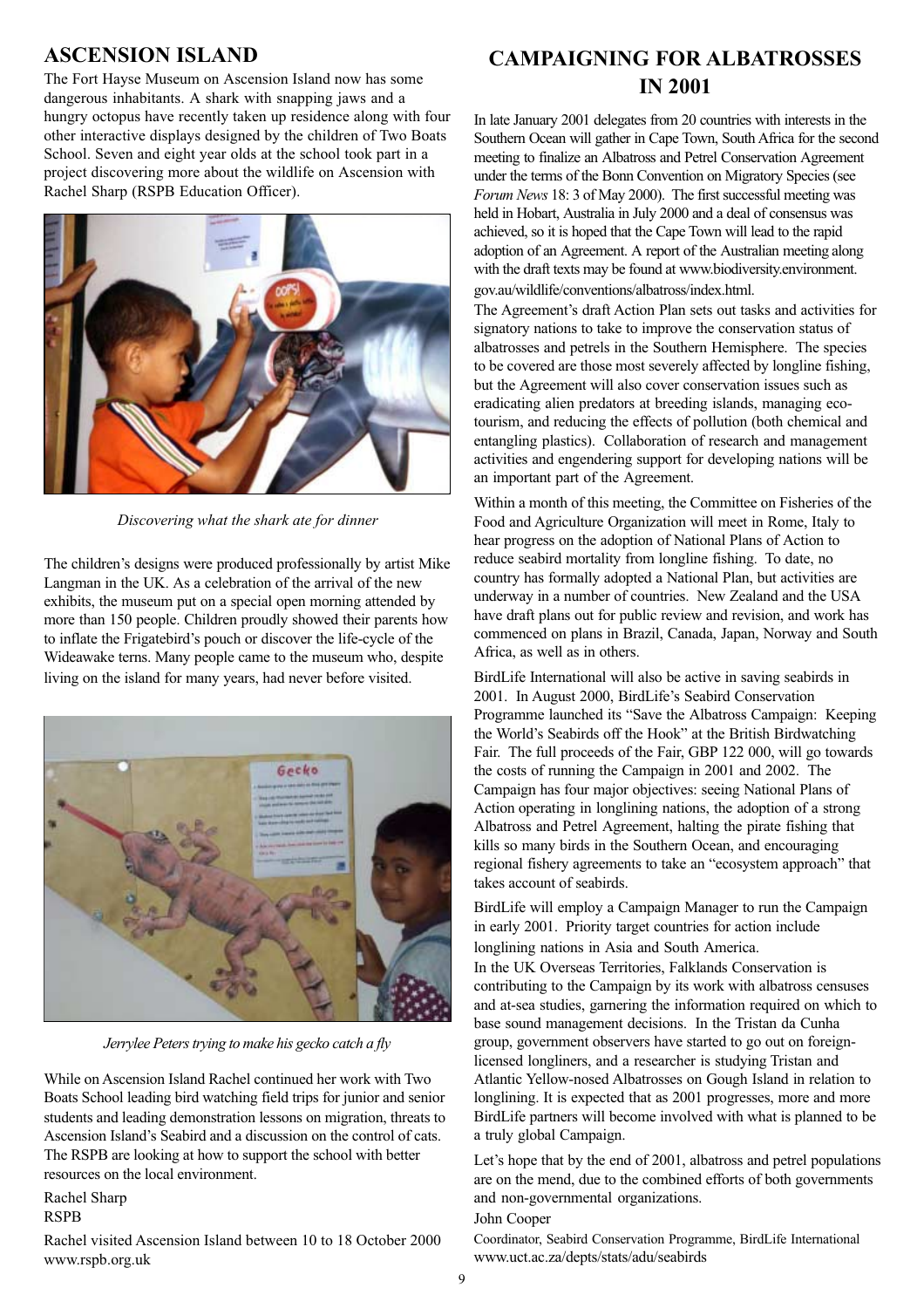## **DARWIN INITIATIVE FALKLAND ISLANDS FLORA PROJECT**

The Falkland Islands have an interesting vascular flora that, despite being a fundamental resource, has been relatively poorly studied. The Queens University of Belfast, supported by Falklands Conservation and funded by the Darwin Initiative, are addressing the urgent need for baseline research. Significantly the project is the first thorough and systematic study of the status and distribution of the Falkland Islands ever undertaken. Given the small size of both the Falkland Islands and the vascular flora, the Darwin Project is in a somewhat enviable position, in that it can be expected to achieve representative coverage of the whole country.

The first season of fieldwork (October 1999-April 2000) has been completed highly successfully and we already have a much clearer picture of the status and distribution of the flora. Survey work was carried out in 20% of 10km grid squares adding substantially to data collected previously on a more *ad hoc* voluntary basis. Highlights of the recording programme have included:

• rediscovering species not seen for substantial periods of time including 10 native species not recorded since at least 1964.

• discovering that some species previously considered very rare are in fact substantially under-recorded and much commoner than previously thought. Such species include Marsh Pennywort *Hydrocotyle chamaemorus*, Bristle Sedge *Carex microglochin*, Red-haired Filmey-fern *Serpyllopsis caespitose* and Antartic Montainberry *Gaultheria antarctica* • adding substantially to the known alien flora. The total number of aliens now nearly equals

the native flora, though fortunately many species are either very rare or (hopefully!) extinct.

The unbiased approach taken in recording taxa as well as recording for a full 6-month season has undoubtedly been responsible for many of the above discoveries. This is well illustrated by Bristle Sedge *Carex microglochin* which is a member of an under-recorded group of plants, and only becomes obvious late in the season. We collected more records for this species in one week than had been made in the previous 211 years of botanical activity in the Falkland Islands.

The significant dataset already collected (*c*. 16 000 individual



*Pale Maiden* Olsynium filifolium *occurs on mass in spring and turns the heathlands white*

species records) means that we are already in a position to start interpreting the status and distribution of >90% of the flora. However, there is another field season yet to go and future activities will include:

- continued recording activity.
- producing the first representative atlas of the Falkland Islands flora.

• helping to establish a national herbarium for the Falkland Islands - this will be an important resource that will help the Falkland Islands become self-sufficient in botanical expertise.

Community involvement in the project has been high and the authors look forward to further developing this over the coming year. Further information on the project can be obtained from the authors at the addresses cited below.

David Broughton & Jim McAdam Falklands Conservation Department of Applied Plant Science P O Box 26, Stanley The Queens University of Belfast Falkland Islands Newforge Lane, Belfast, BT9 5PX E-mail: Jim.McAdam@dardni.gov.uk Email: conservation@horizon.co.uk

#### **NEW PUBLICATIONS St. Helena and Ascension Islands: A natural history**

Philip and Myrtle Ashmole

In preparing this book the Ashmoles have delved into the historical records, consulted many other scientists, and searched for and photographed the native plants, birds and invertebrates.

For any naturalist, questions abound. How did the islands originate? How did their unique species arise? What lessons can we learn from the saga of destruction? How can we care for the remaining wildlife in the face of human activities? The authors address these and many other fascinating questions.

Available at £30 from Anthony Nelson, P O Box 9 Oswestry, Shropshire, SY11 1BY, UK

#### **The Endemic Flora of St. Helena**

Quinten Cronk Colour Plates by Lesley Ninnes

An account of the plants and ferns of St. Helena. Available at £30 from the publisher, Tony Nelson or Dorothy Evans, 3 Barns Hay, Old Marston, Oxford. OX3 0PN, UK Tel: +44 (0)1295 730421

#### **Flowering Plants of the Falkland Islands** Robin W Wood

Falklands Conservation

This book contains detailed information on the most important flowering plants of the Falkland Islands. There are easy-to-follow descriptions with definitive line drawings and close up colour photographs to help with the identification of forty-six beautiful and distinctive plants.

Order your copy from Falklands Conservation, 1 Princes Avenue, Finchley, London N3 2DA, UK. Tel/Fax +44 (0)202 8343 0831

Falkland Conservation members can obtain a copy for £7, Non members £12.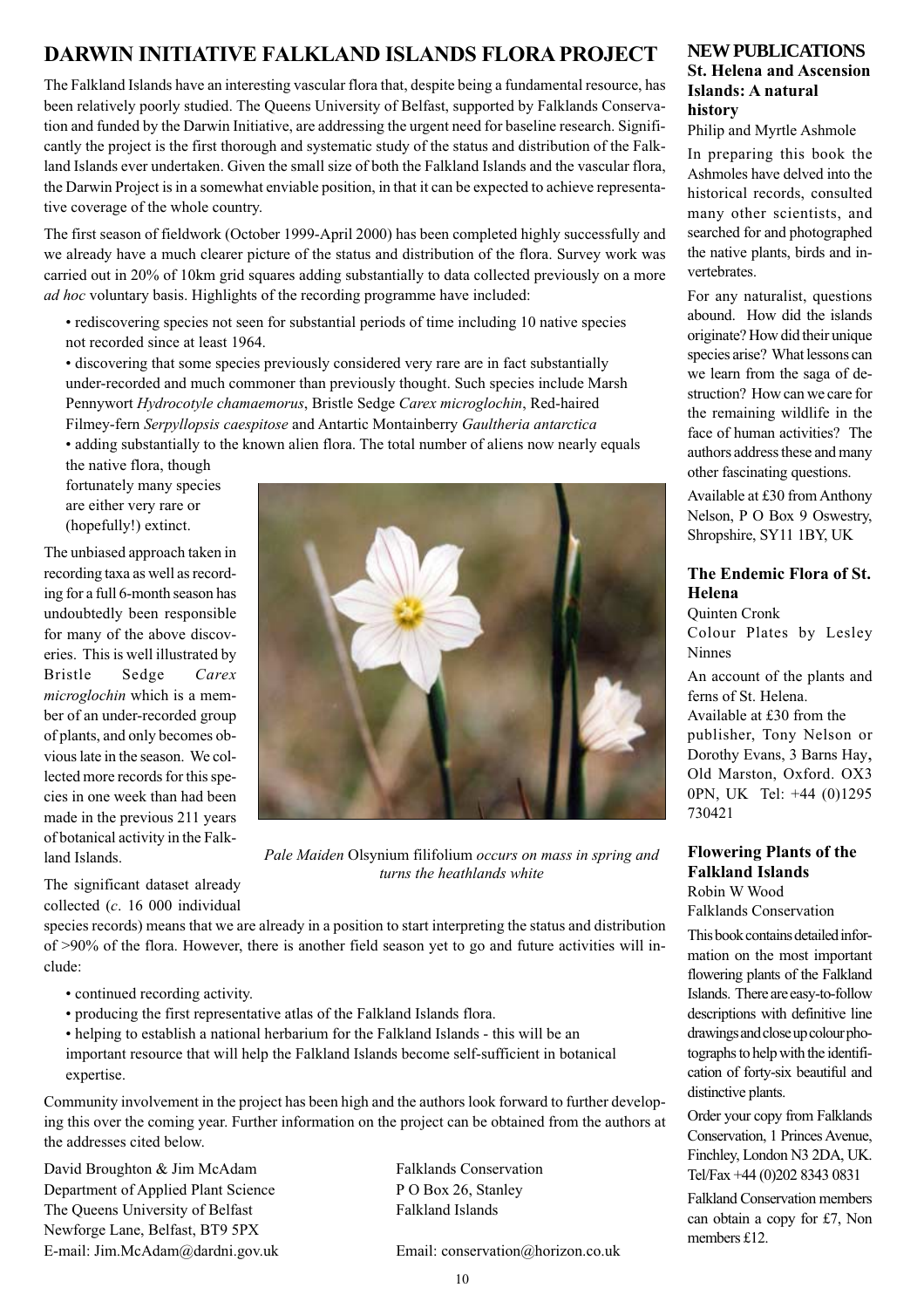## **THE ST HELENA MILLENNIUM GUMWOOD FOREST PROJECT**

The St Helena Millennium Gumwood Forest Project is a community conservation initiative to recreate a native habitat and celebrate the Millennium. The Project involved the planting of an entire forest. All Island residents were encouraged to be involved, by each planting a tree. The

planting of young trees has brought new life to a barren and degraded wasteland and will provide the basis for an amenity site and a legacy for future generations

#### *Why plant Gumwoods?*

On St Helena, tree planting often marks special events and occasions. As an island just recovering from the effects of deforestation and with a highly threatened native flora, it seemed fitting to mark the Millennium with tree planting, and even more so with the planting of an endangered endemic species, the gumwood *Commidendrum robustum,* an arborescent member of the compositae family. Gumwood forests once covered approximately 1/3 of the island but quickly disappeared after the arrival of man and his associated animals. Today only one small remnant of Gumwood forest remains with less than 1000 individuals.

In 1977 the Gumwood was named as St Helena's National Tree, although prior to the Millennium Forest project few islanders were familiar with it; and many would have been unable to identify a Gumwood tree, or if they could, would not appreciate its value in terms of the world's biodiversity. The adult Gumwood has a crooked branched frame and rough bark with an overall umbrella shaped canopy. The seedlings are of a different shape to the adult trees being tall and slender and much straighter with larger leaves.

The Millennium Forest is situated in an area called Horse Point, which is on the north-east side of the island. The surrounding scenery is breathtaking with some of the island's most spectacular geological features. However the site before the project began, was adjacent to the island's refuse dump, used as such and seemed the most unlikely place to want to plant a forest. The area is dry and dusty with an annual average rainfall of 400mm and littered with gullies caused by severe soil erosion that followed deforestation.

It is not too late to get involved in

this project. Tree planting will continue in the next season, July to September 2001 Millennium Gumwood Forest Project Steering Committee: Email: rebecca@sainthelena.gov.sh or isabel@sainthelena.gov.sh



*The official start to planting in the Millennium Forest began on 4 August 2000. This date was chosen as it was HM Queen Mother's 100<sup>th</sup> birthday. The Governor of St. Helena planted a tree for the Queen Mother in a zone of the forest that was named after her and yes it does have 100 trees!*



*Young gumwood tree* Commidendrum robustrum



*Over 4000 trees have been planted in the forest by persons on island, for friends and relatives overseas and for those who have bought trees to be planted on their behalf.*

## **BRITISH INDIAN OCEAN TERRITORIES**

A wholly new framework is in prospect for consideration of environmental issues in the British Indian Ocean Territory. On 3 November this year the High Court quashed the ordinance by which those living in the Territory before 1973 were not allowed to remain in it. The BIOT government is now seeking further advice from consultants on the implications and feasibility of re-settlement.

One of the questions which is bound to be high on the agenda is how to maintain the commitment to treat the area with no less concern for natural heritage considerations than places actually nominated as World Heritage Sites. In a sense the BIOT Government starts with a clean sheet of paper, since they have no existing Management Plan for what the British Government equally accept to be an area of global significance. How the BIOT government will meet this challenge is still unknown. It is early days. What is clear already is that the Forum and its constituent organisations can bring to bear a wealth of experience and expertise to help the BIOT government in the task ahead.

The Friends of the Chagos held their Annual General Meeting in October, before the Court made its judgement. The Association thus focused more on the achievements of the preceding year than on the one now beginning. The Administrator of the BIOT Government presented a summary of the actions it had taken during the year, as did the Friends' chairman on behalf of the Association. He emphasised their efforts to monitor the impact of commercial and recreational fishing and highlighted the need for further scientific examination of the effects of massive coral mortality on the health of the reefs and the fish populations they sustain. It still remains to be seen whether this research will be funded. Plans to revive the indigenous flora and fauna of Eagle Island by eradicating the introduced population of rats were mentioned and so too was a forthcoming survey - the first ever -of the cetaceans inhabiting Chagos waters. The evening left little doubt that sustained effort was required for the world's least polluted habitat to retain that distinction.

Nigel Wenban-Smith Chairman, Friends of the Chagos UKOTCF British Indian Ocean Territory Working Group